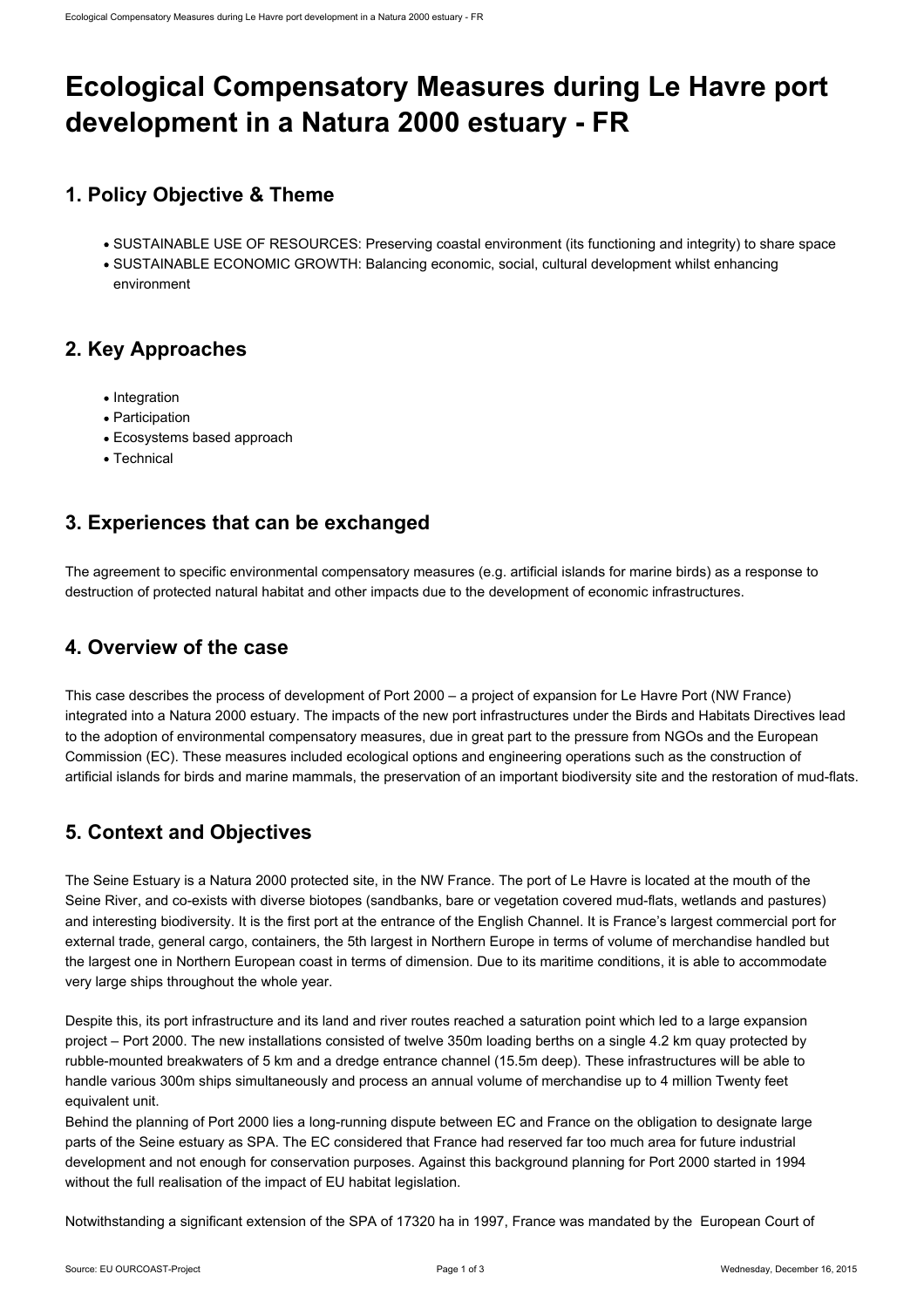Justice (ECJ) to present better propositions in March 1999. The Court concluded that, particularly with respect to the extension of the Le Havre port, France had taken economic aspects too much into account and did not give enough weight to other considerations.

The port impact on the estuary is without doubt significant. As an example, the creation of a swinging area as part of the quay meant that about 30ha of SPA would be destroyed.

# **6. Implementation of the ICZM Approach (i.e. management, tools, resources)**

#### **a) Project Management**

Port 2000 project is being carried out by a group of partners led by the Autonomous Port of Le Havre. The EC was involved in discussions regarding the designation of SPA in the estuary and legal measures for its protection.

The restoration measures for the estuary involve NGOs and are now placed under control of a Scientific Committee. As part of the Global Management Plan for the Estuary, the follow-up Committee combines all the actors involved. Twice annually the progress of the compensatory measures is evaluated in co-operation with the EC and the main stakeholders and a report of the success of the implementation is also compiled for the EC on a half-yearly basis.

#### **b) ICZM tools**

Once France had been judged by the ECJ for insufficient habitat protection of the Seine estuary in 1999, the authorities adopted a holistic view and developed a more integrated approach to the whole area in 2000. Further discussions with the EU established the development for compensatory measures to offset the negative impact of the new port on the conservation objectives and in accord with the Habitats Directive. A Committee of independent experts drafted guidelines for an overall ecological management plan for the estuary that went far beyond the impact of Port 2000, including proposals for ecological engineering operations and work to be carried out as part of the port project. The estuary had been under severe environmental strain in any case and the compensation measures targetted restoration of the estuary functions. The package of measures was reviewed by, and agreed with, the European Commission, and included the ideal site for birds, its preservation and protection. The restoration measures were agreed with NGOs. Within recent national legislation, Port 2000 was the first large project in France to hold a public debate on the issue, which included over 50 public meetings and several alternative schemes presented by the port authority and NGOs. In May 2001 work began on nature protection measures followed by land reclamation and quay development. By 2005 a large fraction of the quay had been completed and part of the compensation measures had been fulfilled.

The most important compensation and restoration measures were:

- Mudflat Restoration The tidal and sediment dynamics lead to considerable downstream shifting of the mouth of the estuary and to the decreasing of the mudflat surface. Dykes were constructed to help regulate the tides and create inter-tidal mud-flats. Their location was decided after modelling studies and converging opinions of several experts, taking in consideration several ecological aspects.
- New resting areas for birds –In order to compensate for the loss of the SPA area, 4 hunting pools have been changed into a large resting area (around 40 ha) with a nesting island in the middle. In addition 3 artificial islands will also be built in the mouth of the Seine. One such island was completed in 2004 and is intended for resting marine birds.
- Creation of 70ha conservation area Numerous amphibians, birds and various species of protected orchids (including the very rare Liparis loeselii) were spared as the planned roads were moved considerably northwards. The area became classified as a "voluntary nature reserve".
- Strengthening the quality and the ecological interest of the nature reserve Port 2000 is focused on hydraulic works and on the adaptation and sustainable integration of agriculture and hunting activities with the interests of the Nature Reserve.
- Creation of a fishing observatory Set up to collect data about the socio-economic aspects of fishing and to assess the impact of Port 2000, both in short and long term, on fishing resources and their exploitation. Fishermen and scientists are fully involved in this initiative, which is overseen by the Prefect and the Port Authority.

In addition, a number of other projects was financed to support the environmental management of the estuary. The results of these measures on the diversity and density of the different species are evaluated in twice-yearly. These results are presented